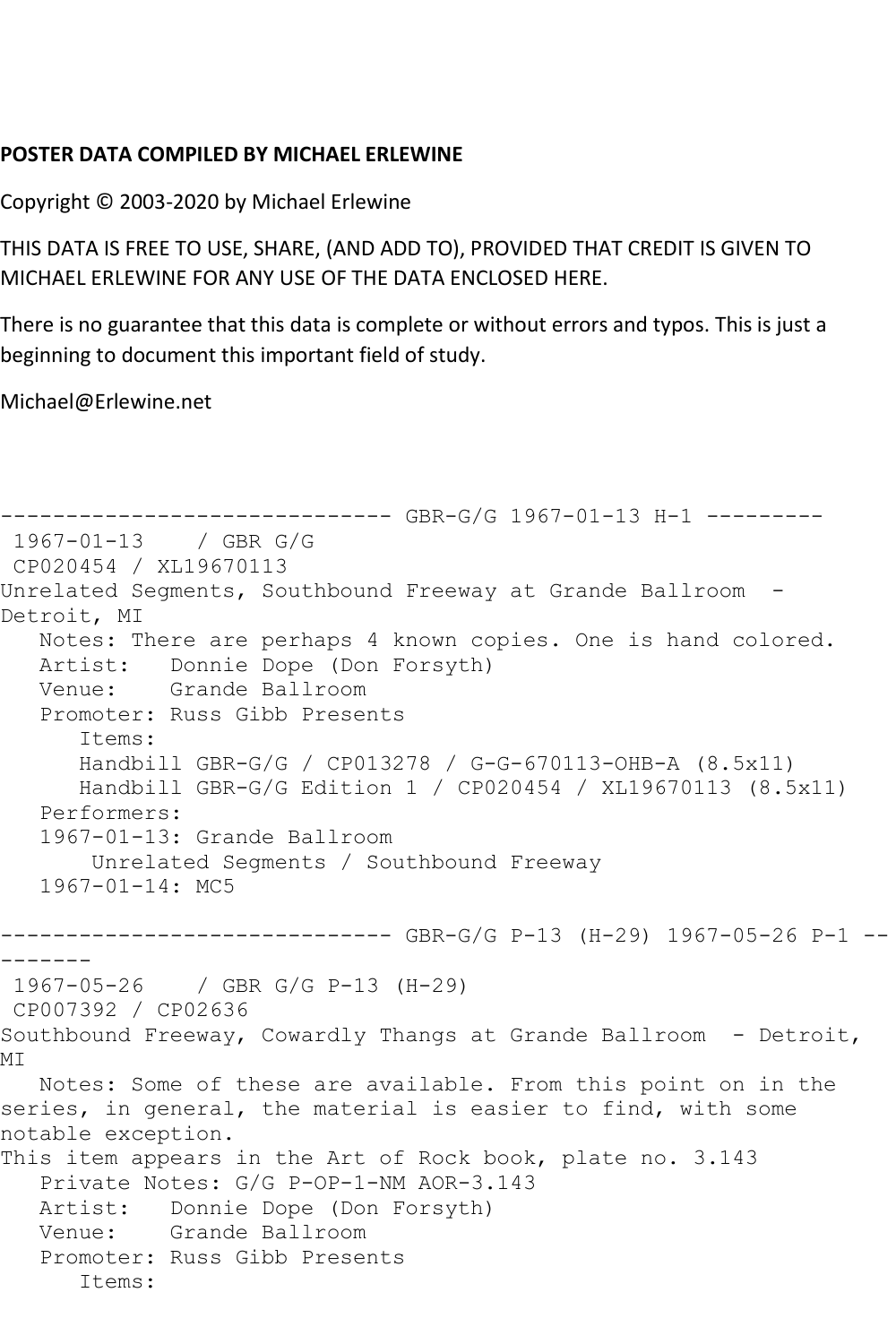```
 Original poster GBR-G/G P-13 (H-29) Edition 1 / CP007392 / 
CP02636 Var. GB (13)
        Description: 1 original (16-1/2 x 20-1/2)
         AORPlate: 3.143 
         Price: 900.00
   Performers:
   1967-05-26 1967-05-27: Grande Ballroom
        Southbound Freeway / Cowardly Thangs
   1967-05-27: Harmon Street Blues / Vernor Highway Band
------------------------------ GBR-G/G 1967-06-02 H-1 ---------
1967-06-02 / GBR G/G
CP013299 / G-G-670602-OHB-A
Rationals, C-Water Blues at Grande Ballroom - Detroit, MI
   Notes: This is a rare handbill. Very few copies exist.
   Artist: Donnie Dope (Don Forsyth)
   Venue: Grande Ballroom
   Promoter: Russ Gibb Presents
       Items:
      Handbill GBR-G/G Edition 1 / CP013299 / G-G-670602-OHB-A
         Description: 1 original (8-1/2 x 11)
   Performers:
   1967-06-02: Grande Ballroom
        Rationals / C-Water Blues
   1967-06-03: Jagged Edge / Belshire
------------------------------ GBR-G/G 1967-06-09 H-1 ---------
1967-06-09 / GBR G/G
CP013300 / G-G-670609-OHB-A
Morticians, Apostles at Grande Ballroom - Detroit, MI
   Notes: Very few copies are known; not common.
   Artist: Donnie Dope (Don Forsyth)
   Venue: Grande Ballroom
   Promoter: Russ Gibb Presents
       Items:
      Handbill (Pirate) GBR-G/G / CP046043
         Description: 1 pirate (8-1/2 x 11)
       Handbill GBR-G/G Edition 1 / CP013300 / G-G-670609-OHB-A
         Description: 1 original (8-1/2 x 11)
   Performers:
   1967-06-09: Grande Ballroom
        Morticians / Apostles
   1967-06-10: Eccentric / Thyme
                 ------------------------------ GBR-G/G 1967-06-16 H ---------
1967-06-16 / GBR G/G
CP046029 / G-G-670616-OHB-A
```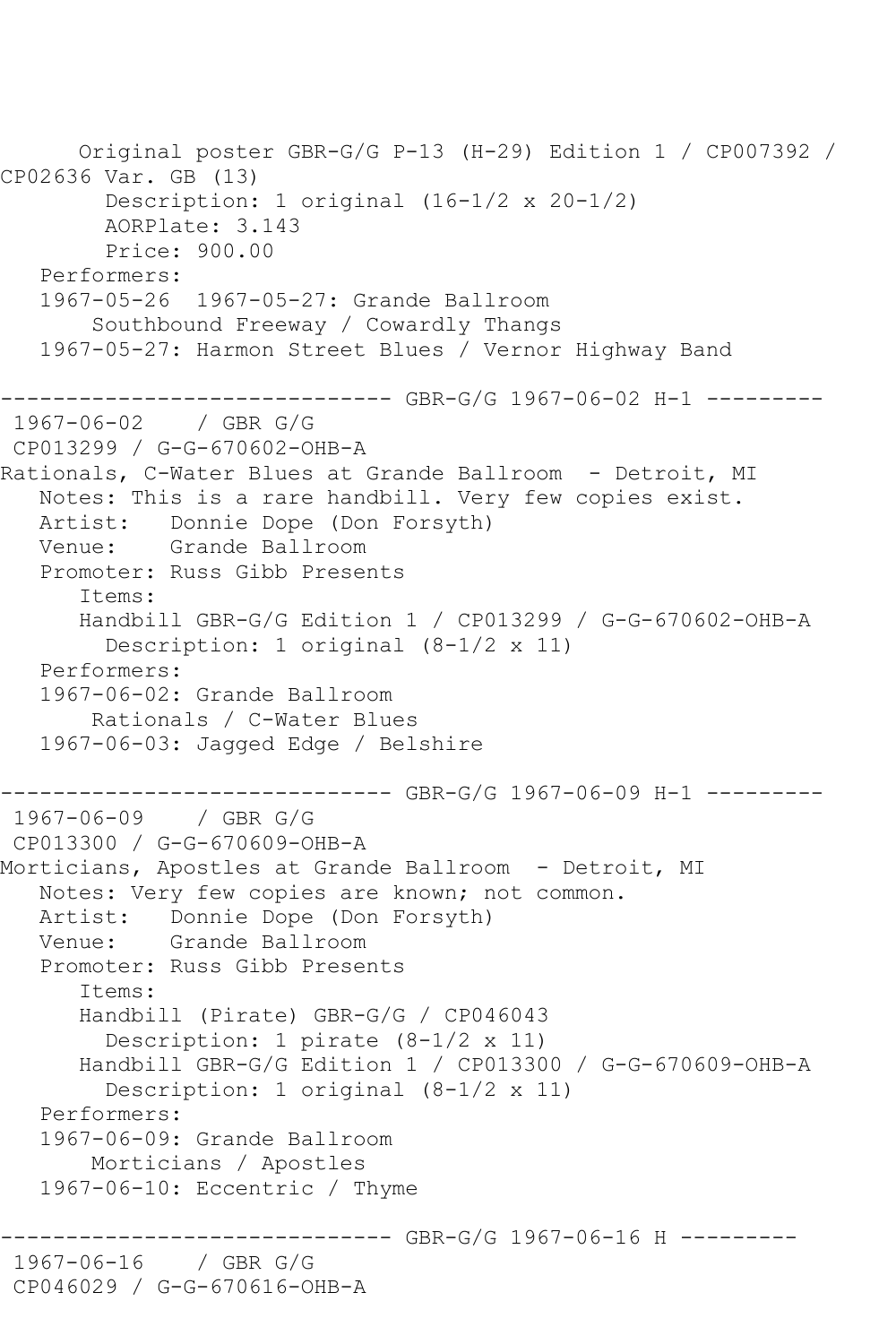Jagged Edge, Shifting Sands at Grande Ballroom - Detroit, MI Notes: Not a common handbill. Artist: Donnie Dope (Don Forsyth) Venue: Grande Ballroom Promoter: Russ Gibb Presents Items: Handbill GBR-G/G / CP046029 / G-G-670616-OHB-A Description: 1 Pirate, black ink on gray paper (8-1/2 x 11) Handbill GBR-G/G / CP046092 / G-G-670616-OHB-A Description: 1 original. Red ink on white/off-white, thin bond (8-1/2 x 11) Handbill GBR-G/G Edition 1 / CP013303 / G-G-670616-OHB-A Description: 1 original (8-1/2 x 11) Performers: 1967-06-16: Grande Ballroom Jagged Edge / Shifting Sands 1967-06-17: Those Guys / MC5 ------------------------------ GBR-G/G 1967-06-23 H --------- 1967-06-23 / GBR G/G CP046081 MC5, Phogg at Grande Ballroom - Detroit, MI Notes: Very rare. One of the hardest Handbills to find. Artist: Donnie Dope (Don Forsyth) Venue: Grande Ballroom Promoter: Russ Gibb Presents Items: Handbill GBR-G/G / CP046081 Description: Pirate. thin bond (8-1/2 x 11) Handbill GBR-G/G / CP046082 Description: Original, black on pale green/gray, very thin, paper. Ink kind of shiny. (8-1/2 x 11) Handbill GBR-G/G Edition 1 / CP013308 / G-G-670623-OHB-A Description: 1 original (8-1/2 x 11) Performers: 1967-06-23: Grande Ballroom MC5 / Phogg 1967-06-24: SRC - Scot Richard Case / Up / Set ------------------------------ GBR-G/G 1967-07-07 H-1 --------- 1967-07-07 / GBR G/G CP010029 / CS05125 Malibus, Hideaways at Grande Ballroom - Detroit, MI Event: Men with real beards or mustaches admitted free Artist: Donnie Dope (Don Forsyth) Venue: Grande Ballroom Promoter: Russ Gibb Presents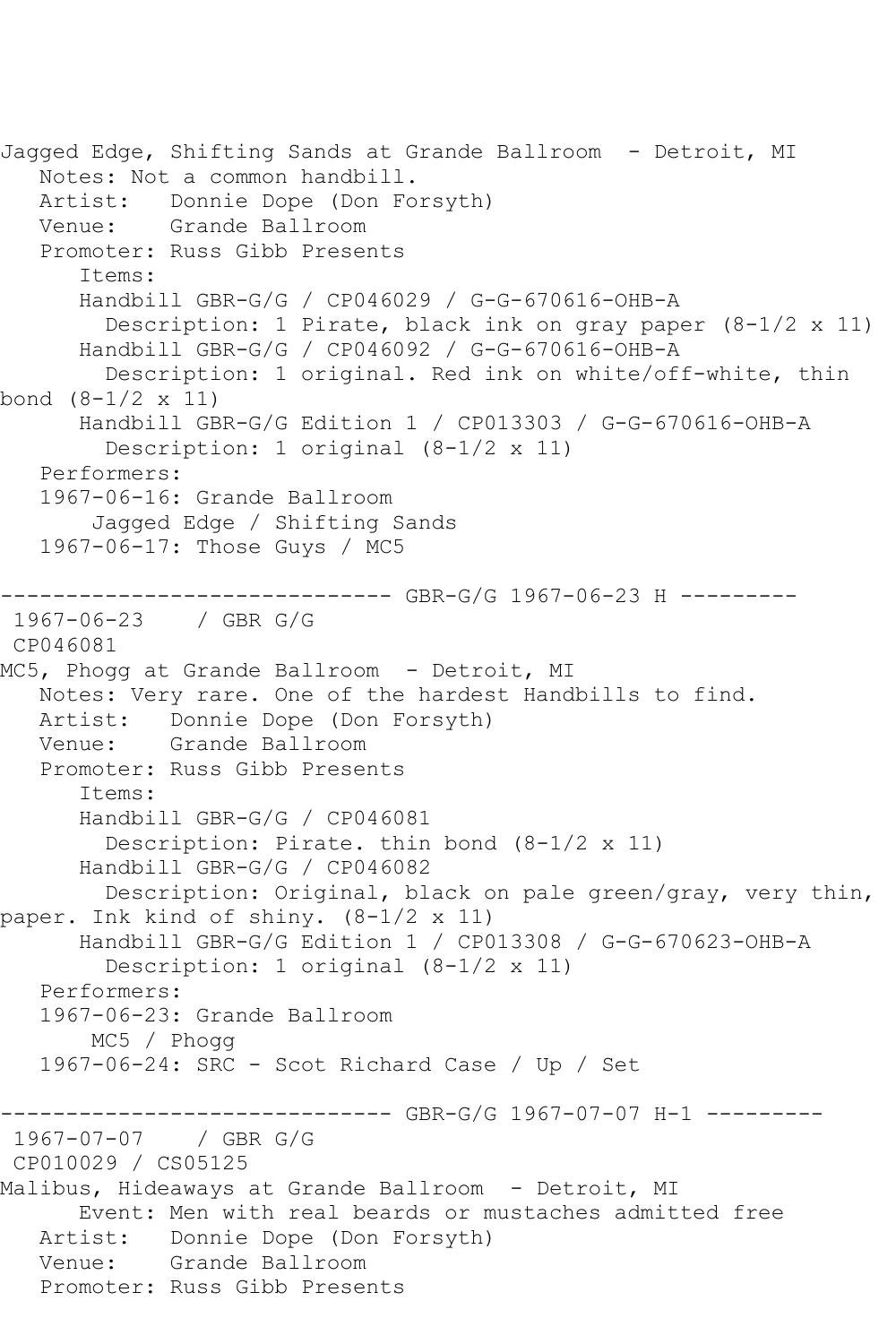```
 Items:
       Handbill GBR-G/G / CP046083 (8 x 11)
       Handbill GBR-G/G Edition 1 / CP010029 / CS05125
         Description: Very thin bond paper (8 x 11)
    Performers:
    1967-07-07: Grande Ballroom
        Malibus / Hideaways
    1967-07-08: Ourselves / Primates
                 ------------------------------ GBR-G/G 1967-07-14 H ---------
1967-07-14 / GBR G/G
CP046085 / G-G-670714-OHB-A
Rationals, Bump at Grande Ballroom - Detroit, MI
   Notes: Rare. Very difficult handbill to find. Green, black, 
purple/gray ink on green, very thin, bond.
    Artist: Donnie Dope (Don Forsyth)
   Venue: Grande Ballroom
    Promoter: Russ Gibb Presents
       Items:
       Handbill GBR-G/G / CP046085 / G-G-670714-OHB-A
         Description: 1 original, 1 pirate (8-1/2 x 11)
       Handbill GBR-G/G Edition 1 / CP013314 / G-G-670714-OHB-A
         Description: 1 original, 1 pirate (8-1/2 x 11)
    Performers:
    1967-07-14: Grande Ballroom
        Rationals / Bump
    1967-07-15: Jagged Edge / Craig Sutherland Movement
       ------------------------------ GBR-G/G P-15 (H-37) 1967-07-21 P-1 --
-------
1967-07-21 / GBR G/G P-15 (H-37)
CP007375 / CP02625
Tim Buckley, Ourselves at Grande Ballroom - Detroit, MI
   Notes: Somewhat obscure, but turns up perhaps once in a year.
    Private Notes: G/G P-OP-1-NM
   Artist: Donnie Dope (Don Forsyth)
   Venue: Grande Ballroom
    Promoter: Russ Gibb Presents
       Items:
       Original poster GBR-G/G P-15 (H-37) Edition 1 / CP007375 / 
CP02625 Var. GB (15)
         Description: 1 original (10-6/8 x 16-3/8)
         Price: 500.00
    Performers:
    1967-07-21: Grande Ballroom
        Tim Buckley / Ourselves
    1967-07-22: Tim Buckley / Shaggs
```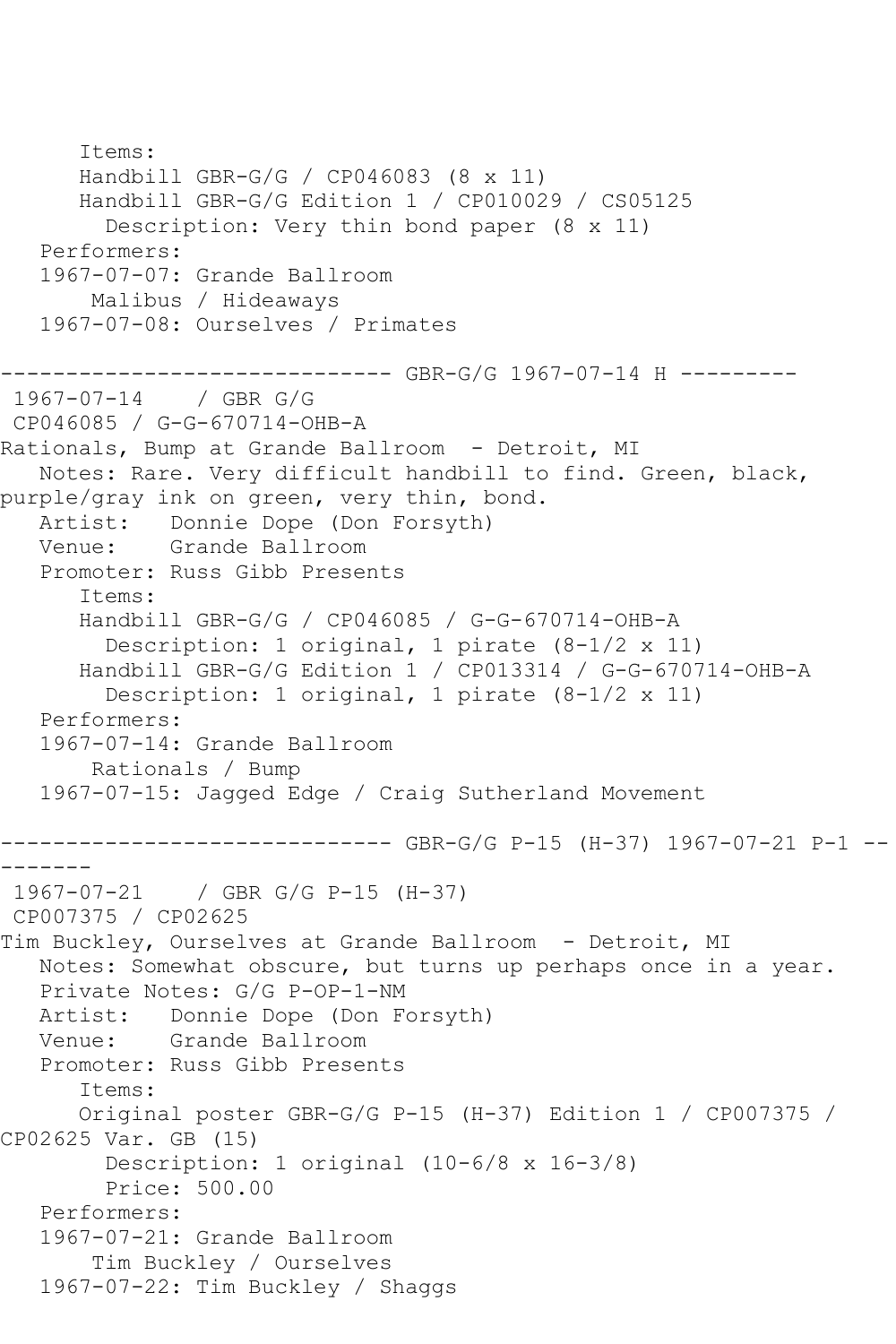------------------------------ GBR-G/G 1967-07-28 H --------- 1967-07-28 / GBR G/G CP046094 Scot Richard Case, Euphonic Aggregation at Grande Ballroom - Detroit, MI Notes: There are a fair number of these handbills out there. Thin paper stock.

```
 Artist: Donnie Dope (Don Forsyth)
   Venue: Grande Ballroom
   Promoter: Russ Gibb Presents
       Items:
      Handbill GBR-G/G / CP046094
         Description: 1 orignal (7-1/2 x 10-5/8)
       Handbill GBR-G/G Edition 1 / CP013317 / G-G-670728-OHB-A
         Description: 1 original (7-1/2 x 10-5/8)
   Performers:
   1967-07-28: Grande Ballroom
        SRC - Scot Richard Case / Euphonic Aggregation
   1967-07-29: Apostles / Upset
------------------------------ GBR-G/G 1967-08-11 H ---------
1967-08-11 / GBR G/G
CP004501 / CD05740
Grateful Dead, Rationals at Grande Ballroom - Detroit, MI
   Notes: This handbill turns up on regularly, so it is available.
There is a pirate printing of this handbill.
   Artist: Donnie Dope (Don Forsyth)
   Venue: Grande Ballroom
   Promoter: Russ Gibb Presents
       Items:
      Handbill GBR-G/G / CP004501 / CD05740
         Description: 1 original, 1 pirate (8-1/2 x 12)
      Handbill GBR-G/G / CP044448 (8-1/2 x 12)
      Handbill GBR-G/G Edition 1 / CP020468 / XL19670811
         Description: 1 original, 1 pirate (8-1/2 x 12)
   Performers:
   1967-08-11 1967-08-12: Grande Ballroom
        Grateful Dead / Rationals / Southbound Freeway / Bishops / 
Ashmollyan Quintet
         ------------------------------ GBR-G/G 1967-08-18 H ---------
1967-08-18 / GBR G/G
CP046086
```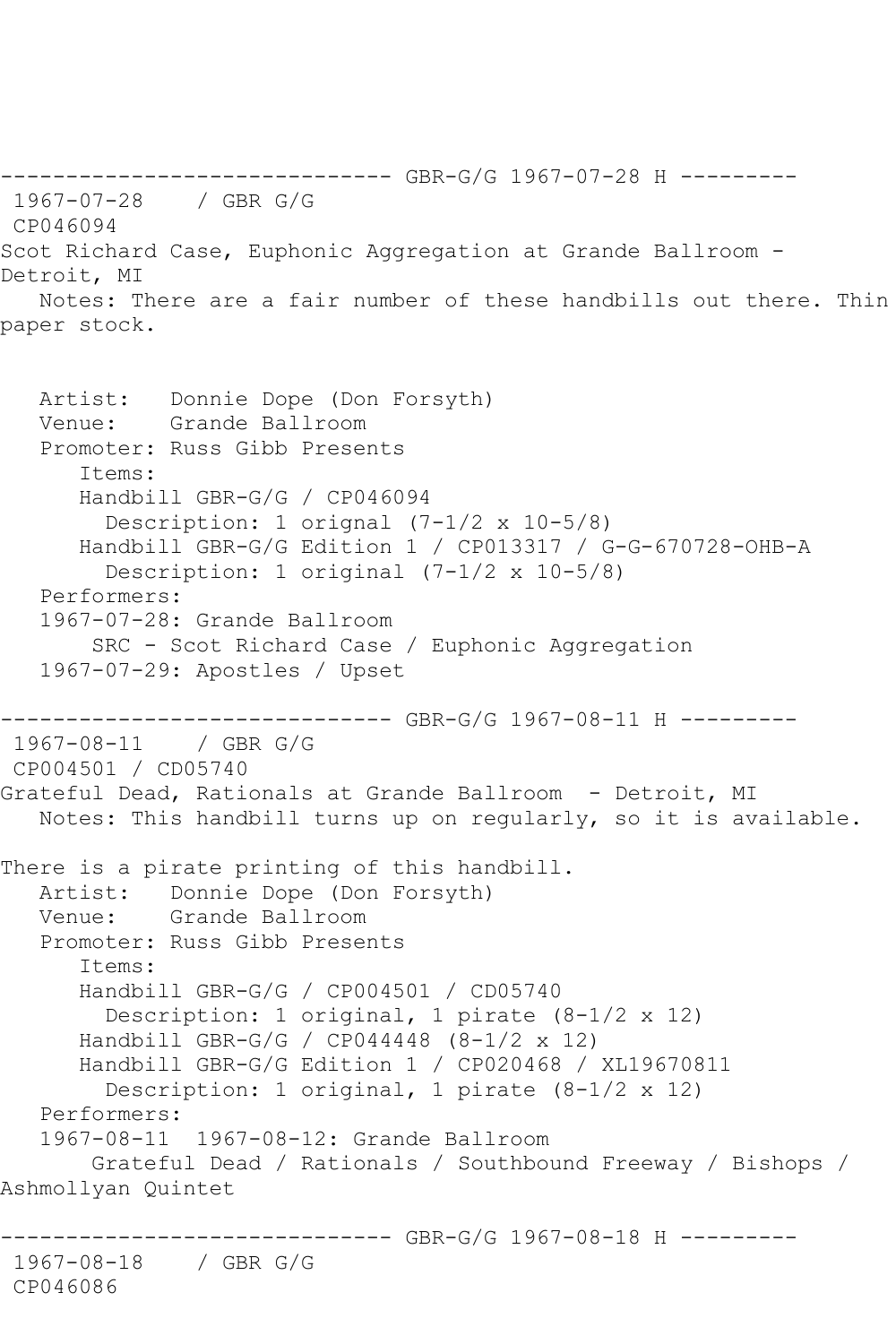```
Uncalled Four, Thyme at Grande Ballroom - Detroit, MI
   Notes: Very few of these handbills, but they do turn up.
       Event: Skydivers admitted free
  Artist: Donnie Dope (Don Forsyth)<br>Venue: Grande Ballroom
           Grande Ballroom
   Promoter: Russ Gibb Presents
       Items:
       Handbill GBR-G/G / CP046086
         Description: 1 original, 1 pirate (7-1/8 x 10-3/8)
      Handbill GBR-G/G Edition 1 / CP013319 / G-G-670818-OHB-A
         Description: 1 original, 1 pirate (7-1/8 x 10-3/8)
   Performers:
   1967-08-18: Grande Ballroom
        Uncalled Four / Thyme
   1967-08-19: Troyes / Shaggs
------------------------------ GBR-G/G 1967-08-25 H ---------
1967-08-25 / GBR G/G
CP046087
Apostles, Our Mother's Children at Grande Ballroom - Detroit, MI
   Notes: Rare, with perhaps 7-8 of these known. Hard one to find. 
Some were trimmed down, cut to the inner border. Very thin stock, 
dark purple, lavender, buff, yellow/dark on an off-white stock.
   Artist: Alice Cow
   Venue: Grande Ballroom
   Promoter: Russ Gibb Presents
       Items:
       Handbill GBR-G/G / CP046087
         Description: 1 original, 1 pirate (8-1/2 x 11)
       Handbill GBR-G/G Edition 1 / CP013324 / G-G-670825-PHB-B
         Description: 1 original, 1 pirate (8-1/2 x 11)
       Handbill GBR-G/G Edition 1 / CP070139
   Performers:
   1967-08-25: Grande Ballroom
        Apostles / Our Mother's Children
   1967-08-26: SRC - Scot Richard Case / Certified Chalk Circle
------------------------------ GBR-G/G 1967-09-08 H ---------
1967-09-08 / GBR G/G
CP046089
SRC - Scot Richard Case, Buoys at Grande Ballroom - Detroit, MI
   Notes: It is not as rare as many of the handbills. thin bond. 
Black on white.
   Artist: Donnie Dope (Don Forsyth)
   Venue: Grande Ballroom
```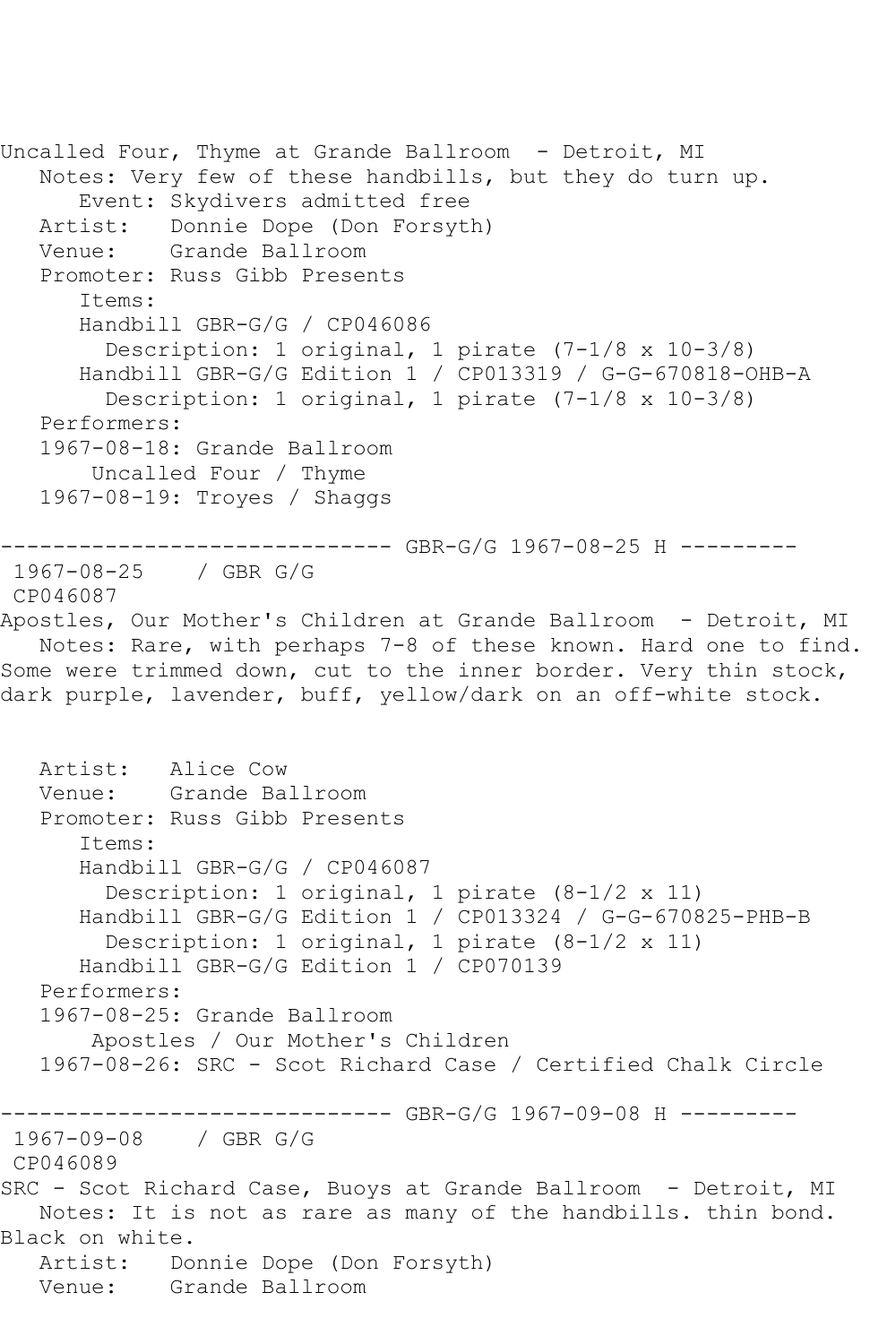```
 Promoter: Russ Gibb Presents
       Items:
      Handbill GBR-G/G / CP046089 (8.5x11)
      Handbill GBR-G/G Edition 1 / CP020470 / XL19670908 (8.5x11)
   Performers:
   1967-09-08: Grande Ballroom
        SRC - Scot Richard Case / Buoys
   1967-09-09: Up / Rationals / Jagged Edge
      ------------------------------ GBR-G/G 1967-09-15 H-1 ---------
1967-09-15 / GBR G/G
CP020472 / XL19670915
MC5, Gang at Grande Ballroom - Detroit, MI
   Notes: Hard to find, but can be found and does turn up from time 
to time. Very thin paper.
   Artist: Donnie Dope (Don Forsyth)
   Venue: Grande Ballroom
   Promoter: Russ Gibb Presents
       Items:
      Handbill GBR-G/G / CP013331 / G-G-670915-OHB-A (10-3/8 x 8)
      Handbill GBR-G/G / CP046091 (10-3/8 x 8)
      Handbill GBR-G/G Edition 1 / CP020472 / XL19670915 (10-3/8 x 
8)
   Performers:
   1967-09-15: Grande Ballroom
        MC5 / Gang / Ourselves
   1967-09-16: Pack / Ashmollyan Quintet
                       -------- GBR-G/G C-53 1968-09-13 C-1 --------
1968-09-13 / GBR G/G C-53
CP005217 / CP00465
Procol Harum, Children at Grande Ballroom - Detroit, MI
   Private Notes: G/G CD
   Artist: Donnie Dope (Don Forsyth)
   Venue: Grande Ballroom
   Promoter: Russ Gibb Presents
       Items:
       Postcard GBR-G/G C-53 Edition 1 / CP005217 / CP00465 Var. PC 
53
         Description: 1 original, postal variants (5-2/8 x 8-1/5)
         Price: 45.00
   Performers:
   1968-09-13: Grande Ballroom
        Procol Harum / Children / Third Power
   1968-09-14: Procol Harum / H.P and the Grass Roots Movement
```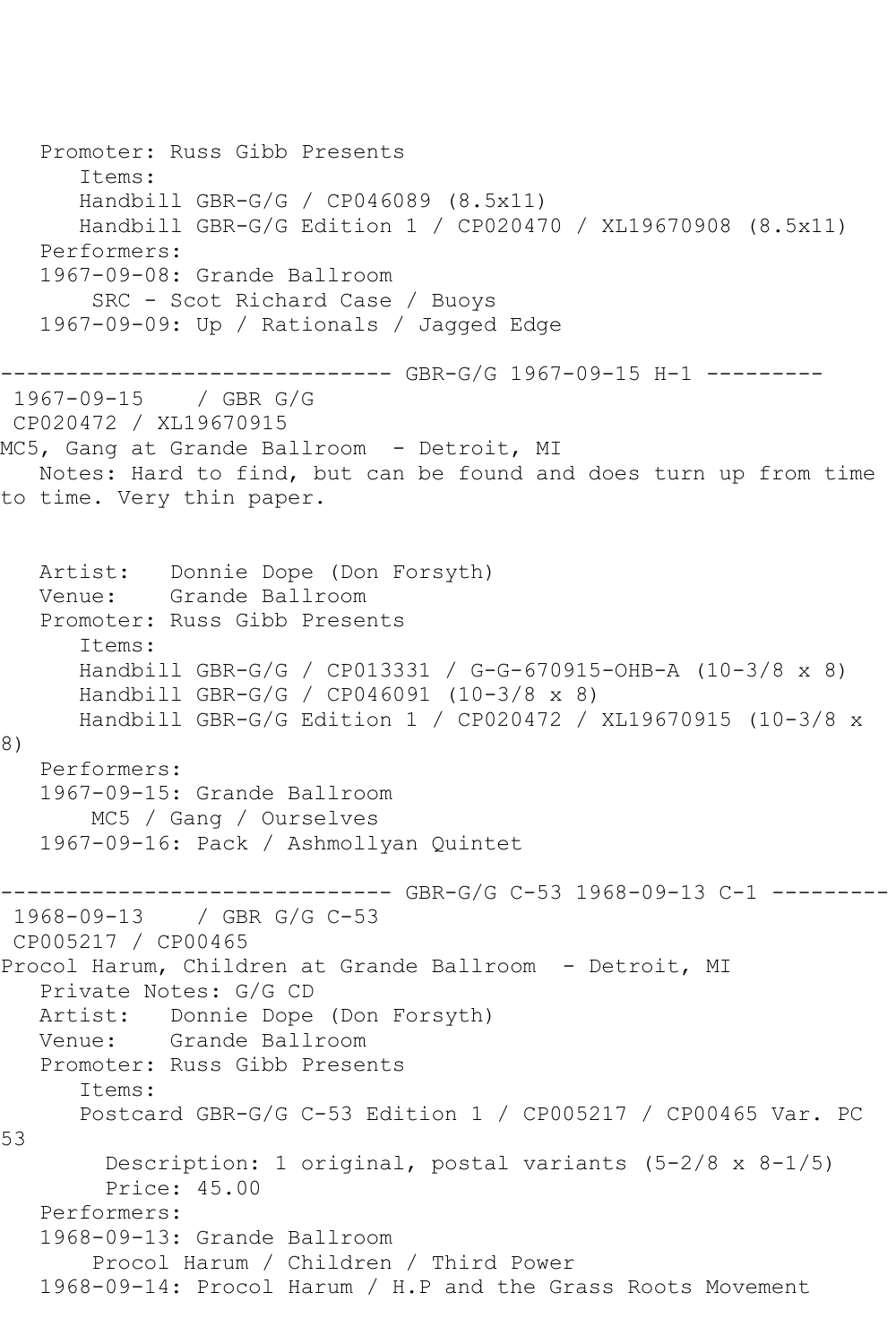```
 1968-09-15: Set: Grande Ballroom Cards
        Procol Harum / Thyme
------------------------------ GBR-G/G C-54 1968-09-20 C-1 ---------
1968-09-20 / GBR G/G C-54
CP005218 / CP00466
Amboy Dukes, Mckenna Mendleson Mainline at Grande Ballroom -
Detroit, MI
   Private Notes: G/G CD
   Artist: Donnie Dope (Don Forsyth)
   Venue: Grande Ballroom
   Promoter: Russ Gibb Presents
       Items:
       Postcard GBR-G/G C-54 Edition 1 / CP005218 / CP00466
         Description: 1 original, postal variants (5-3/8 x 8-7/16)
         Price: 45.00
   Performers:
   1968-09-20: Grande Ballroom
        Amboy Dukes / Mckenna Mendleson Mainline
   1968-09-21: Amboy Dukes / MC5 / Up
   1968-09-22: Set: Grande Ballroom Cards
        Amboy Dukes / Rodney Night / Psychedelic Stooges
------------------------------ GBR-G/G C-56 3.148 1968-10-04 C-1 ---
------
1968-10-04 / GBR G/G C-56 3.148
CP005248 / CP00496
Ten Years After, Rationals at Grande Ballroom - Detroit, MI
   Notes: This item appears in the Art of Rock book, plate no. 3.148
   Private Notes: G/G CD AOR-3.148
  Artist: Carl Lundgren<br>Venue: Grande Ballro
          Grande Ballroom
   Promoter: Russ Gibb Presents
       Items:
       Postcard GBR-G/G C-56 3.148 Edition 1 / CP005248 / CP00496
         Description: 1 original, postal variants, reprint 1994 by 
Pomegranate Artbooks (4-2/8 x 7-7/16)
        AORPlate: 3.148 
        Price: 45.00
   Performers:
   1968-10-04 1968-10-06: Grande Ballroom
        Ten Years After / Rationals / Dave Workman Band
   1968-10-05: Ten Years After / Orange Fuzz
   1968-10-06: Set: Grande Ballroom Cards
        Ten Years After / Stuart Avery Assemblage
```
------- GBR-G/G C-58 1968-10-15 C-1 ---------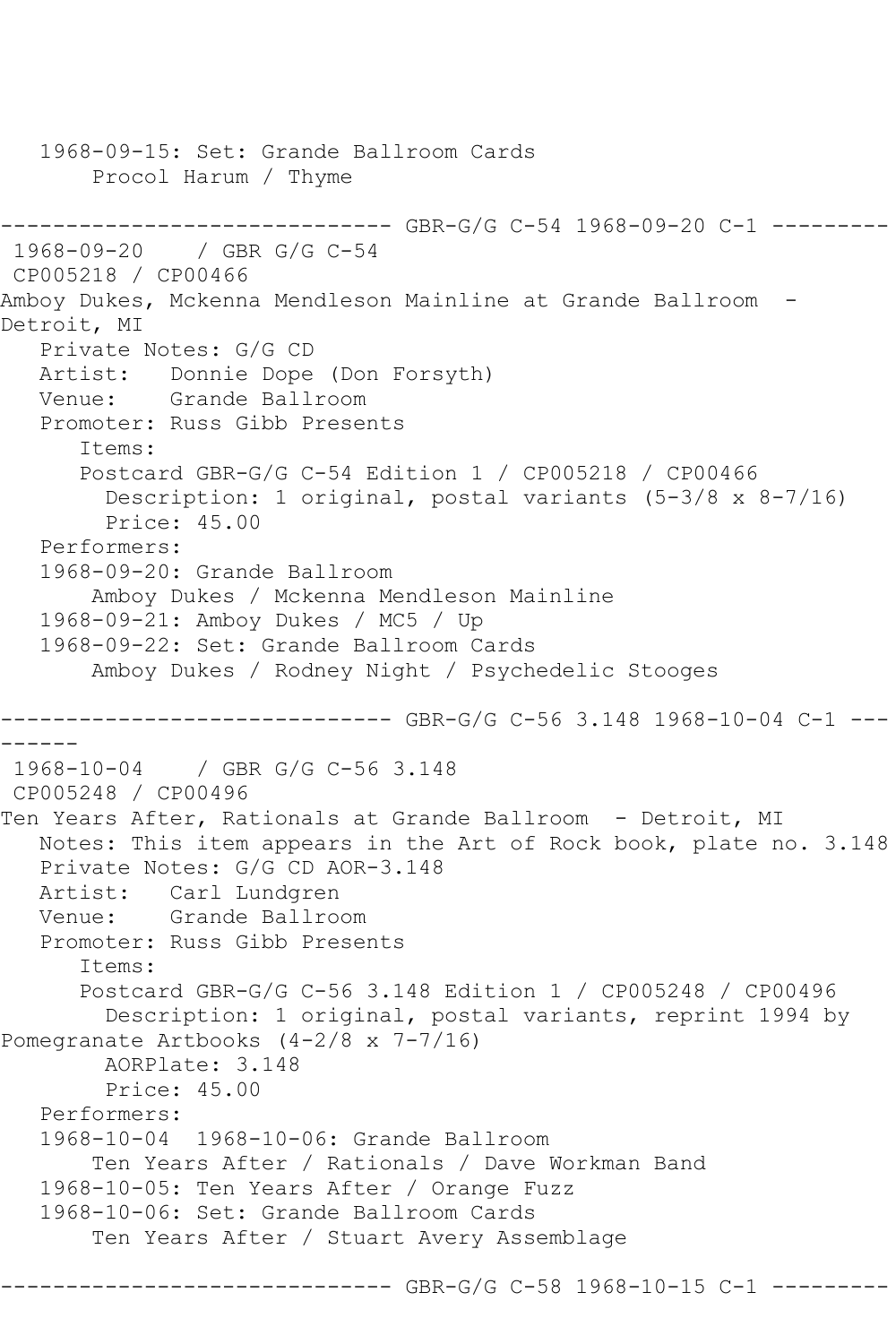```
1968-10-15 / GBR G/G C-58
CP005237 / CP00485
Big Brother and the Holding Company, Janis Joplin at Grande Ballroom 
- Detroit, MI
   Private Notes: G/G CD
   Artist: Carl Lundgren
   Venue: Grande Ballroom
   Promoter: Russ Gibb Presents
       Items:
      Postcard GBR-G/G C-58 / CP046077
         Description: Double card
      Postcard GBR-G/G C-58 Edition 1 / CP005237 / CP00485
        Description: 1 original, reprint 1994 by Pomegranate 
Artbooks (4-3/16 x 7-7/16)
        Price: 75.00
   Performers:
   1968-10-15: Grande Ballroom
        Set: Grande Ballroom Cards
       Big Brother and the Holding Company / Janis Joplin / Thyme
------------------------------ GBR-G/G C-64 1968-11-15 C-1 ---------
1968-11-15 / GBR G/G C-64
CP005244 / CP00492
Steve Miller Blues Band, Move at Grande Ballroom - Detroit, MI
   Private Notes: G/G CD
   Artist: Jerry Younkins
   Venue: Grande Ballroom
   Promoter: Russ Gibb Presents
      Items:
      Postcard GBR-G/G C-64 Edition 1 / CP005244 / CP00492
         Description: 1 original, postal variants (4-2/8 x 7-1/2)
         Price: 35.00
   Performers:
   1968-11-15: Grande Ballroom
        Steve Miller Blues Band
   1968-11-16: Move
   1968-11-17: Set: Grande Ballroom Cards
       Move / Moody Blues
------------------------------ GBR-G/G C-65 3.158 1968-11-21 P-1 ---
------
1968-11-21 / GBR G/G C-65 3.158
CP005731 / CP00980
Blue Cheer, Stooges at Grande Ballroom - Detroit, MI
   Notes: This item appears in the Art of Rock book, plate no. 3.158
   Private Notes: G/G CD * reprint 45 @
   Artist: Carl Lundgren
```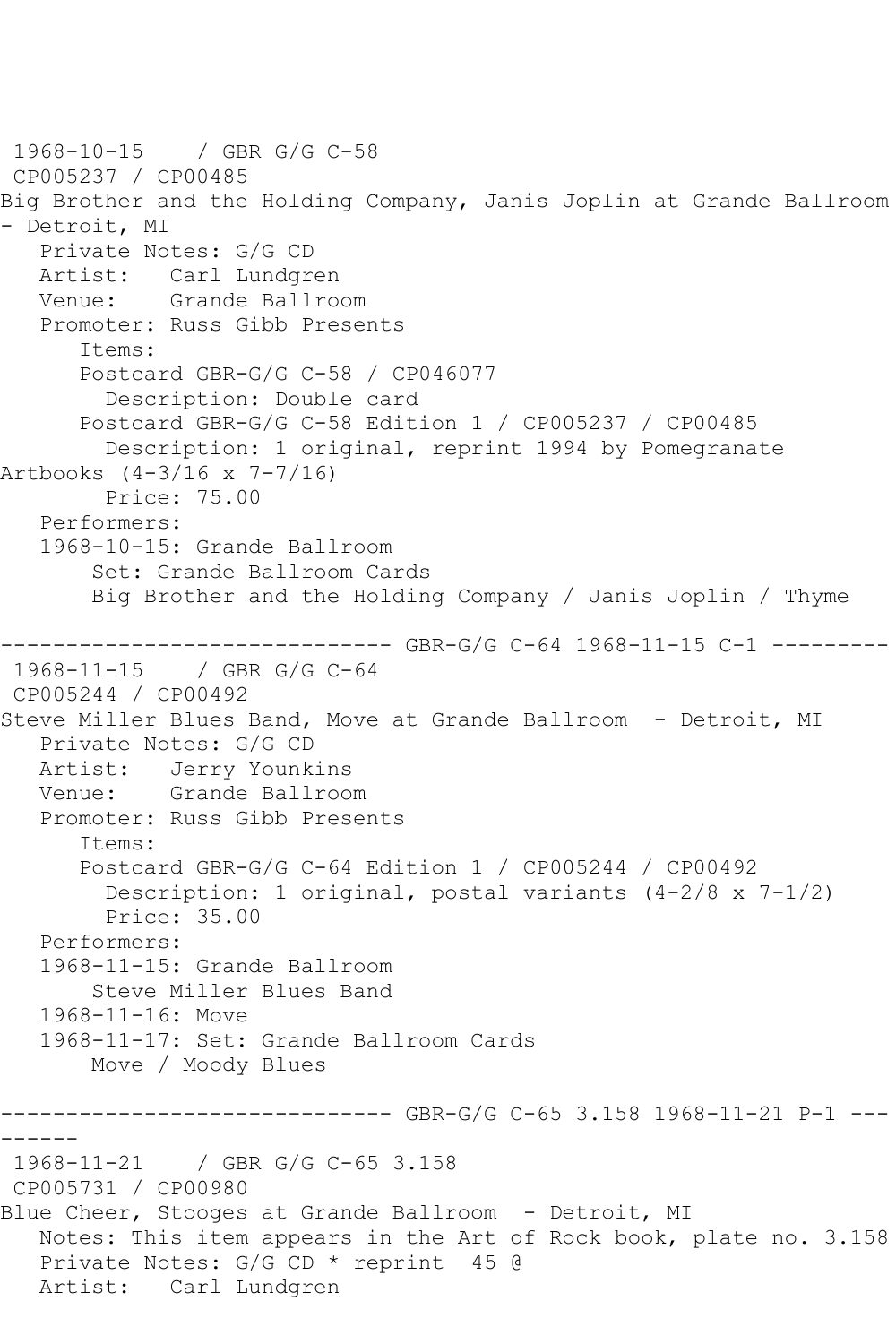```
 Venue: Grande Ballroom
   Promoter: Russ Gibb Presents
       Items:
       Original poster GBR-G/G C-65 3.158 Edition 1 / CP005731 / 
CP00980
         Description: No original, issued 2001, in a signed and 
numbered edition by Carl Lundgren.
         AORPlate: 3.158 
         Price: 45.00
       Postcard GBR-G/G C-65 3.158 Edition 1 / CP005245 / CP00493
         Description: 1 original, postal variants, reprint 1994 by 
Pomegranate Artbooks (4-3/17 x 7/16)
         AORPlate: 3.158 
         Price: 75.00
    Performers:
    1968-11-21: Grande Ballroom
        Blue Cheer / Stooges
   1968-11-22: Tim Buckley / Terry Reid / Wilson Mower Pursuit
    1968-11-23: Set: Grande Ballroom Cards
        Tim Buckley / Terry Reid / Caste
    1968-11-24: Jefferson Airplane / Frost
          ------------------------------ GBR-G/G C-66 3.150 1968-11-27 C-1 ---
------
1968-11-27 / GBR G/G C-66 3.150
CP005246 / CP00494
MC5, Frost at Grande Ballroom - Detroit, MI
   Notes: This item appears in the Art of Rock book, plate no. 3.150
  Private Notes: G/G CD AOR-3.150<br>Artist: Donnie Dope (Don Fors
            Donnie Dope (Don Forsyth)
   Venue: Grande Ballroom
    Promoter: Russ Gibb Presents
       Items:
       Postcard GBR-G/G C-66 3.150 Edition 1 / CP005246 / CP00494
         Description: 1 original, postal variants (4-3/16 x 7-3/16)
         AORPlate: 3.150 
         Price: 75.00
       Advertisement GBR-G/G C-66 3.150 Edition 1 / CP020564 / 
XL19681128
         Description: AD?
         AORPlate: 3.150 
    Performers:
    1968-11-27 1968-12-01: Grande Ballroom
        MC5 / Frost / Stooges
    1968-11-29: Blood Sweat and Tears / Stuart Avery Assemblage
    1968-11-30: Set: Grande Ballroom Cards
        Rationals / Dharma
```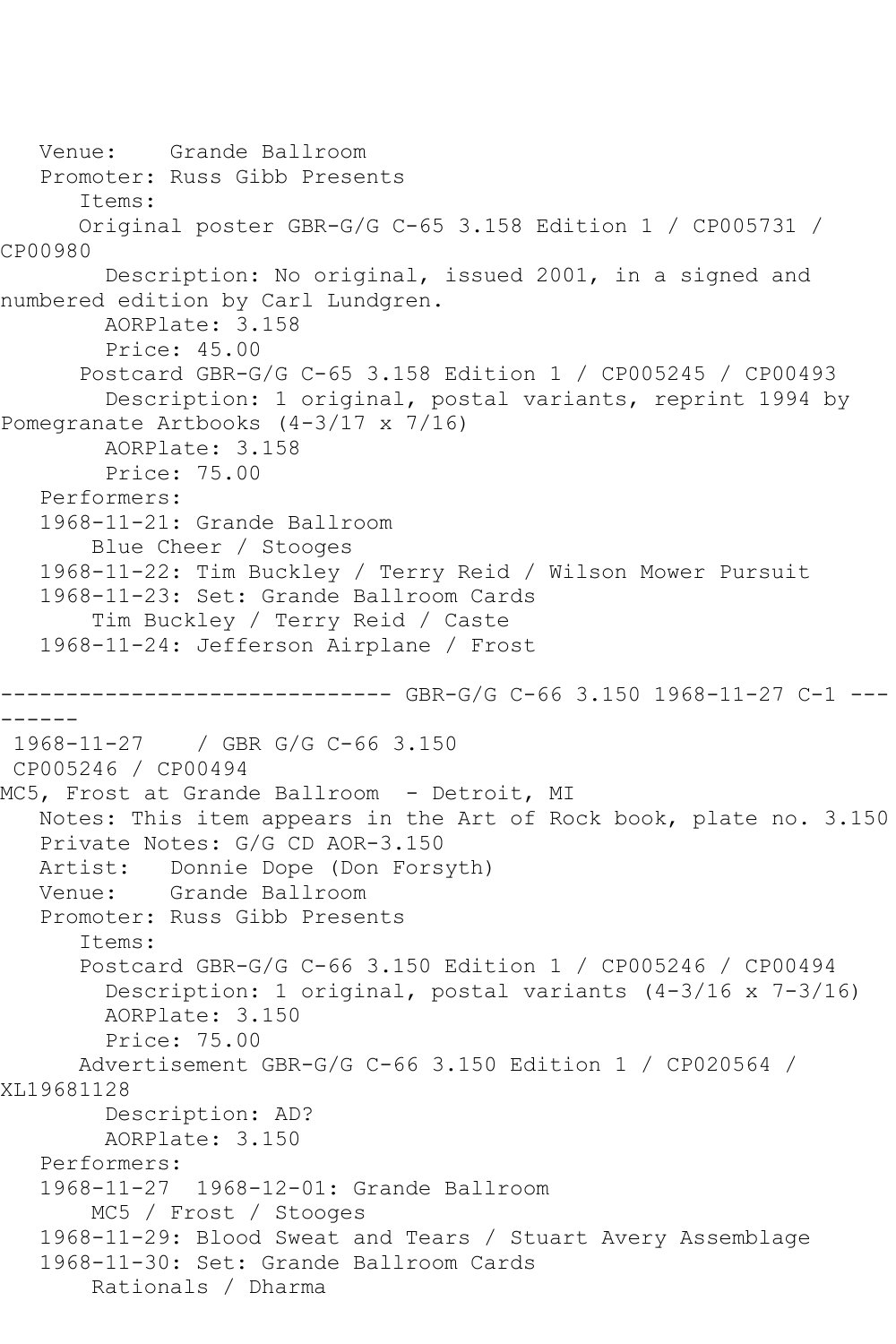1968-12-01: Grateful Dead / Popcorn Blizzard ------------------------------ GBR-G/G C-67 3.146 1968-12-06 C-1 --- ------ 1968-12-06 / GBR G/G C-67 3.146 CP005247 / CP00495 Canned Heat Blues Band, Hamilton Face at Grande Ballroom - Detroit, MI Notes: This item appears in the Art of Rock book, plate no. 3.146 Private Notes: G/G CD AOR-3.146 Artist: Donnie Dope (Don Forsyth) Venue: Grande Ballroom Promoter: Russ Gibb Presents Items: Postcard GBR-G/G C-67 3.146 Edition 1 / CP005247 / CP00495 Description: 1 original, postal variants (4-3/16 x 7-3/16) AORPlate: 3.146 Price: 40.00 Performers: 1968-12-06: Grande Ballroom Set: Grande Ballroom Cards Canned Heat Blues Band / Hamilton Face 1968-12-08: Canned Heat Blues Band / Teegarden and Van Winkle ------------------------------ GBR-G/G C-68 1968-12-13 C-1 --------- 1968-12-13 / GBR G/G C-68 CP005236 / CP00484 Deep Purple, Lee Michaels at Grande Ballroom - Detroit, MI Private Notes: G/G CD Artist: Donnie Dope (Don Forsyth) Venue: Grande Ballroom Promoter: Russ Gibb Presents Items: Postcard GBR-G/G C-68 Edition 1 / CP005236 / CP00484 Description: Several variants (4-1/8 x 7-1/16) Price: 45.00 Performers: 1968-12-13: Grande Ballroom Set: Grande Ballroom Cards Deep Purple / Lee Michaels 1968-12-15: James Cotton Blues Band / Lee Michaels ------------------------------ GBR-G/G 1970-01-23 H-1 --------- 1970-01-23 / GBR G/G CP010033 / CS05129 Marriage of the Decade: Sheila Ann Phillips, David Kermit Miller at Grande Ballroom [Detroit, MI]